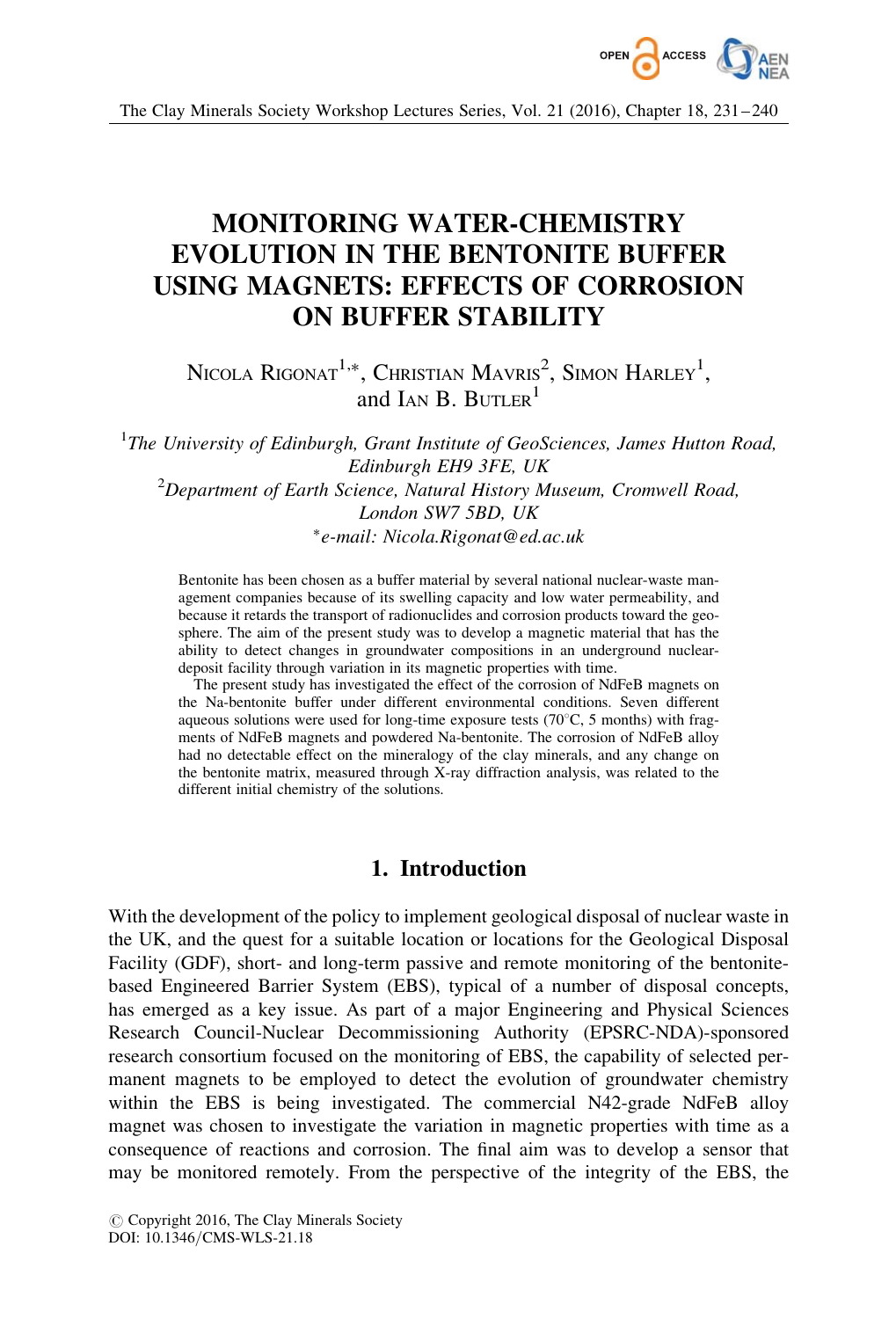question of whether the corrosion processes, which enable magnetic monitoring, affect negatively the performance of the bentonite buffer itself, must also be asked.

Bentonite has been chosen as a buffer material by several national nuclear-waste management companies because of its swelling capacity and low water permeability, and because it retards the transport of radionuclides and corrosion products toward the geosphere (Madsen, 1998).

The interaction between bentonite and iron (Fe) has been investigated to model montmorillonite stability and the evolution of the waste canister – bentonite buffer interface through time (Wilson *et al.*, 2006; Marty *et al.*, 2010) and its dependence on alkalinity (Charpentiera et al., 2006) or salinity (Milodowski et al., 2007).

Corrosion of Fe-bearing materials leads to precipitation of microcrystalline oxyhydroxides as common products in a first aerobic corrosion during which all oxygen available in the system is consumed. This is followed by anaerobic corrosion which is said to determine the long-term behavior of the canister/bentonite system (Kaufhold *et al.*, 2015). At temperatures of  $\leq 100^{\circ}$ C, smectites are transformed into Fe-smectites or 7 A phases (berthierine) (Kaufhold *et al.*, 2015). Above 150 $\degree$ C, they transform into 14 A phases (chlorite, saponite) (Wersin and Mettler, 2006; Wersin *et al.*, 2008).

### 2. Materials and methods

The present study investigated the effects of corrosion of permanent NdFeB magnets on natural Na-bentonite MX80 from Wyoming (USA), previously characterized by Madsen (1998) and Pusch (2006). Compacted MX80 clay 'doughnuts' were supplied by RS minerals (Cleveland, UK) and ClayTechAB (Lund, Sweden). Phase quantification was given by Madsen (1998).

The corrosion of the NdFeB magnets (grade N42 NdFeB permanent alloy) within the bentonite buffer was investigated in a saturated and sealed environment, using deionized water, chloride (1 M NaCl, KCl, and CaCl<sub>2</sub>), and hydroxide (0.1 M NaOH and KOH, and  $0.05$  M Ca(OH)<sub>2</sub>) solutions. The 5-month experiment (at a constant temperature of  $70^{\circ}$ C) was performed using 50 mL borosilicate glass serum bottles, filled with powdered MX80 Na-bentonite mixed with fragments (size ranging from 5 mm to 1 cm) of NdFeB magnets (clay:magnet volume ratio 19:1) and aqueous solution (solution accounted for 70% and solids for 30% of the volume). The bottles were left with 25% void space and were sealed using butyl rubber septa and high-temperature resistant silicon paste.

The resultant clays were sampled at the magnet –matrix (bentonite) interface washing the magnet with acetone. Clays were prepared as oriented mounts on glass slides, and then analyzed, after air drying and glycol solvation as described by Moore and Reynolds (1997), using a Bruker (Coventry, UK ) D8 Advance Diffractometer with a sol-x energy dispersive detector and CuK $\alpha$  radiation (measurement range = 2-70°20, step  $size = 0.02^{\circ}20$ , step time = 1.5 s). Background removal was performed by means of an automatic function and calibration using the quartz 001 peak at  $26.6^{\circ}20$ . The bentonite samples reacted with saline waters  $(1 M NaCl, KCl, and CaCl<sub>2</sub>)$  contained precipitated Fe-(oxyhydr)oxides which were digested using a dithionite-citrate system buffered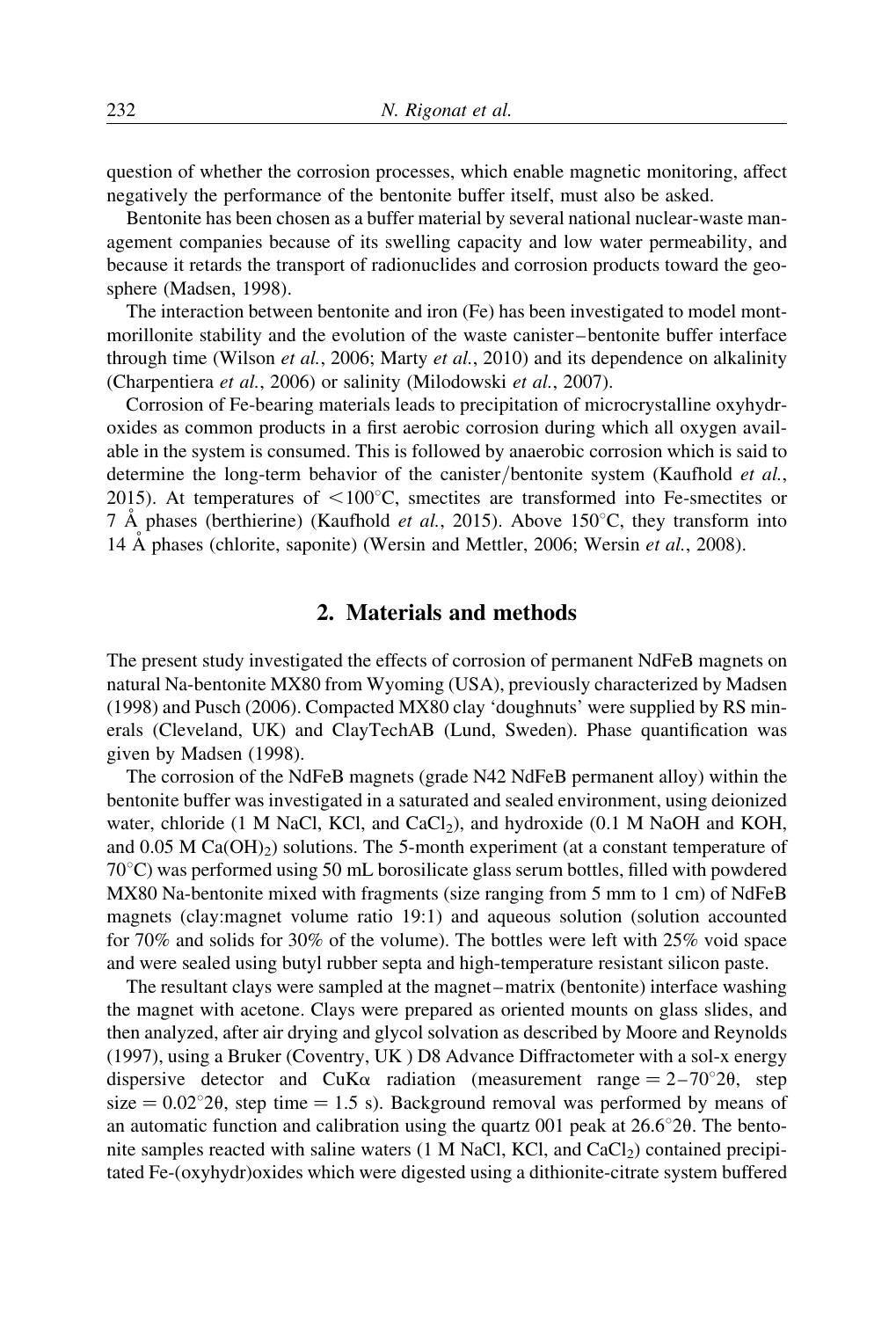with Na bicarbonate (after Mehra and Jackson, 1958). The same specimens were also sampled in areas outside the visible reaction haloes to evaluate any changes in the areas unaffected by Fe-(oxyhydr)oxide precipitation.

# 3. Results and discussion

Samples reacting in saline environments showed corrosion effects (Figure 1) resulting in disaggregated magnet fragments. A red halo at the bentonite –water interface became a distinguishing feature, fading to a yellow to greenish gray color toward the bentonite matrix. This was due to precipitation of Fe (oxyhydr)oxides during aerobic corrosion.

The sample reacting with deionized water showed disaggregation of the magnets, but featured no reddish halo in the matrix. Interestingly, samples reacting in alkaline environments showed only partial oxidation of the magnets, with the formation of a layer of oxyhydroxides  $(Nd(OH)_{3}$  and FeOOH) on the magnet's surface, as measured using semi-quantitative X-ray diffraction (XRD). The study of oxides and oxyhydroxides is not immediately relevant to the present study; these are addressed by Rigonat et al. (2015). The XRD patterns of air-dried and ethylene-glycolated clays collected from the deionized water-treated sample showed the series of basal reflections characteristic of Na-montmorillonite and, thus, shifted toward lower diffraction angles after glycol solvation (Figure 2).

The XRD pattern of the air-dried samples after reaction with alkaline solutions (Figure 3) revealed slightly asymmetric 001 reflections centered at 12.6 A˚ for the bentonites reacted in NaOH solution. KOH solution-treated samples showed peaks centered



Figure 1. Post-extraction pictures of NdFeB/bentonite mixtures reacted with (a) distilled water, (b) 0.1 M Na(OH) solution, (c) and 1 M NaCl solution. The red patina visible in the samples in the middle and on the right is caused by precipitation of Fe (oxyhydr)oxides.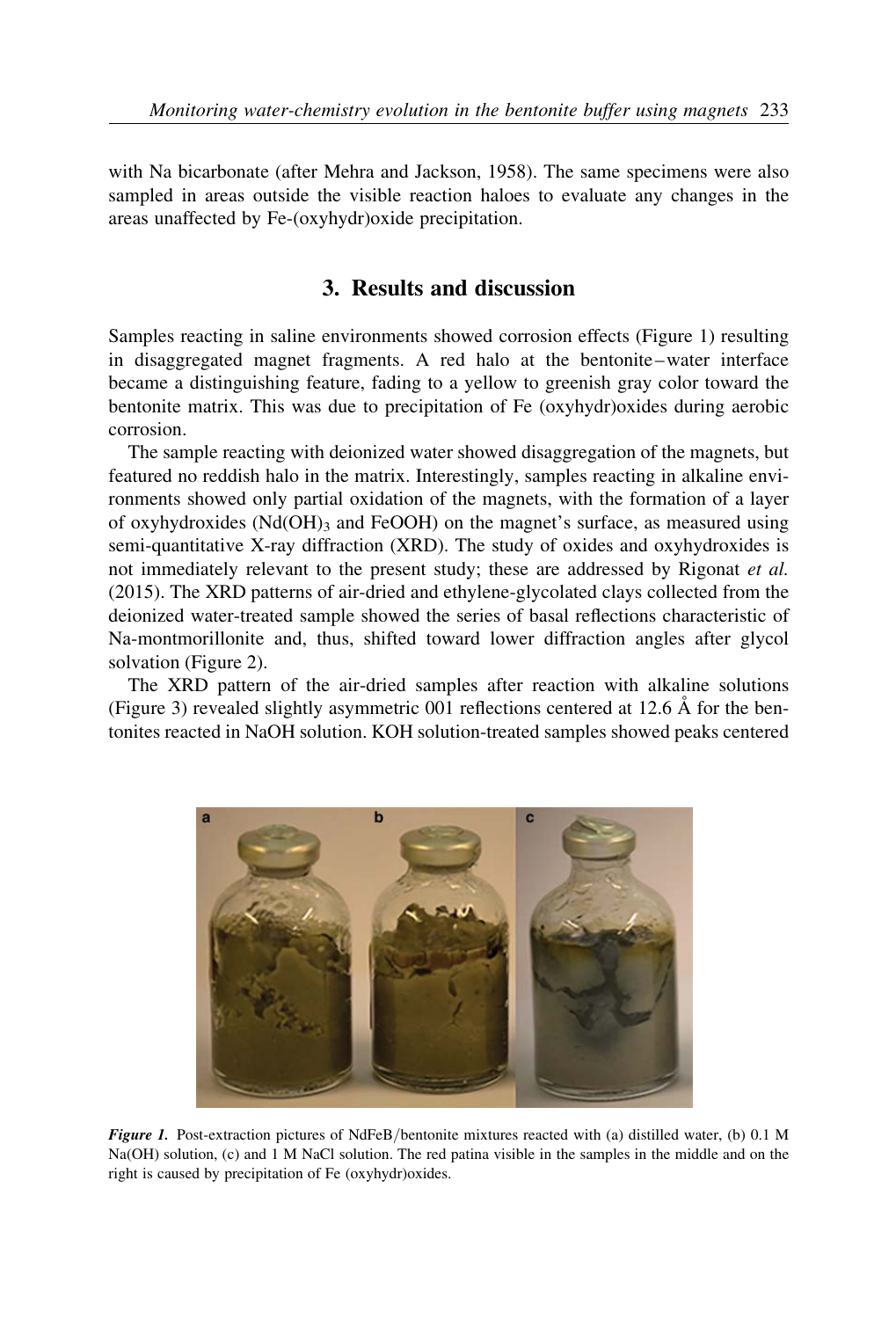

Figure 2. XRD traces of air-dried (blue) and glycol-solvated (red) clay from a Na-montmorillonite/NdFeB mixture reacted with deionized water. Red lines relate to reflections of ethylene-glycolated samples, black lines to air-dried samples, and black arrows to accessory minerals.



234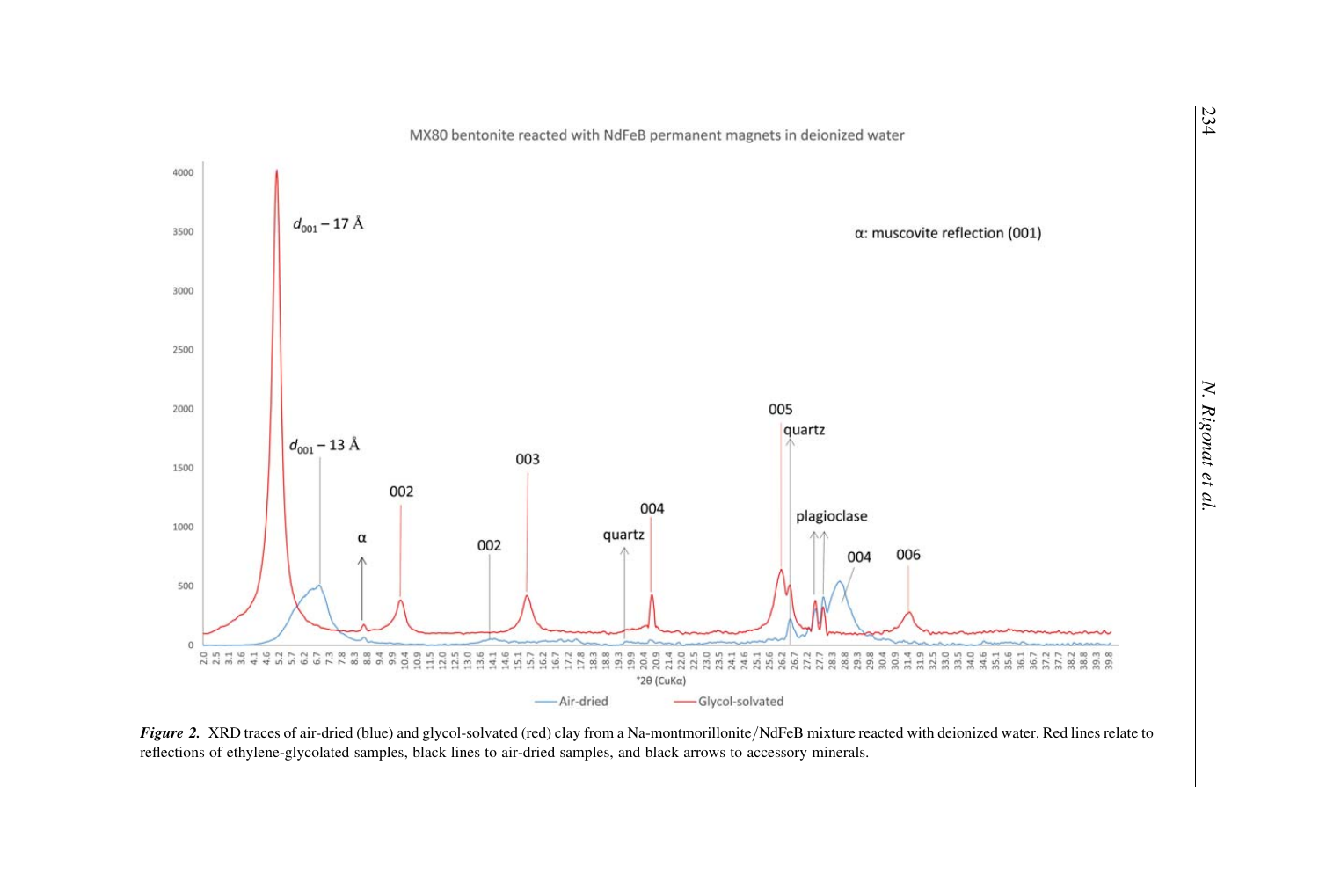

Figure 3. XRD traces of air-dried and glycol-solvated clays from Na-montmorillonite/NdFeB mixture reacted with alkaline solutions. Red lines relate to reflections of ethylene-glycolated samples, black lines to air-dried samples, and black arrows to accessory minerals.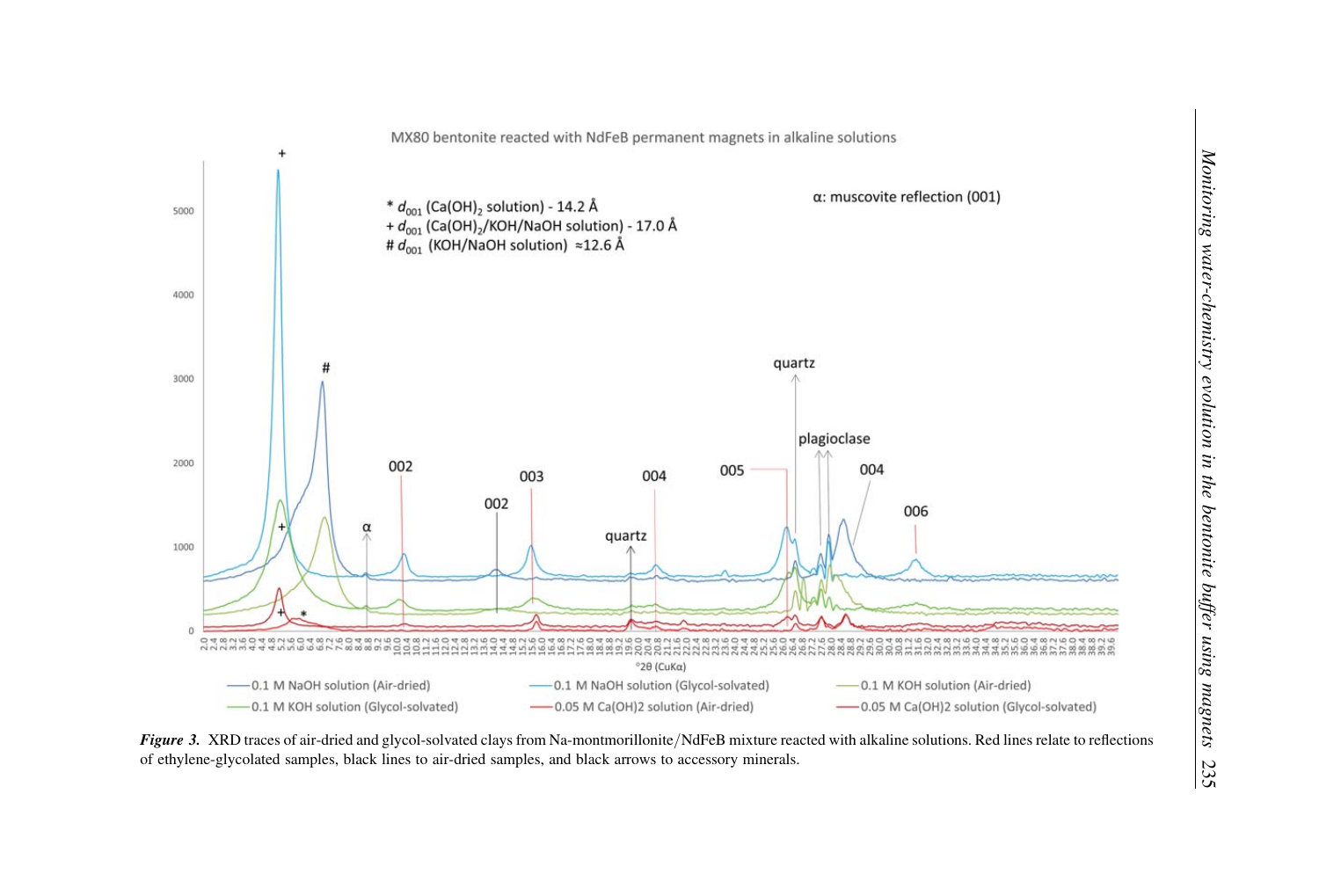

Figure 4. XRD traces of air-dried and glycol-solvated clays from Na-montmorillonite/NdFeB mixture reacted with saline solutions and sampled at the magnet/ matrix interface. The traces were all smoothed and the background removed. An example of trace without background removal is displayed in the inset figure. All the 001 reflections are very small and broad (the air-dried KCl-solution trace is flat) but increase slightly in intensity and shift toward lower diffraction angles after glycol solvation. Red lines relate to reflections of ethylene-glycolated samples, black lines to air-dried samples, and black arrows to accessory minerals.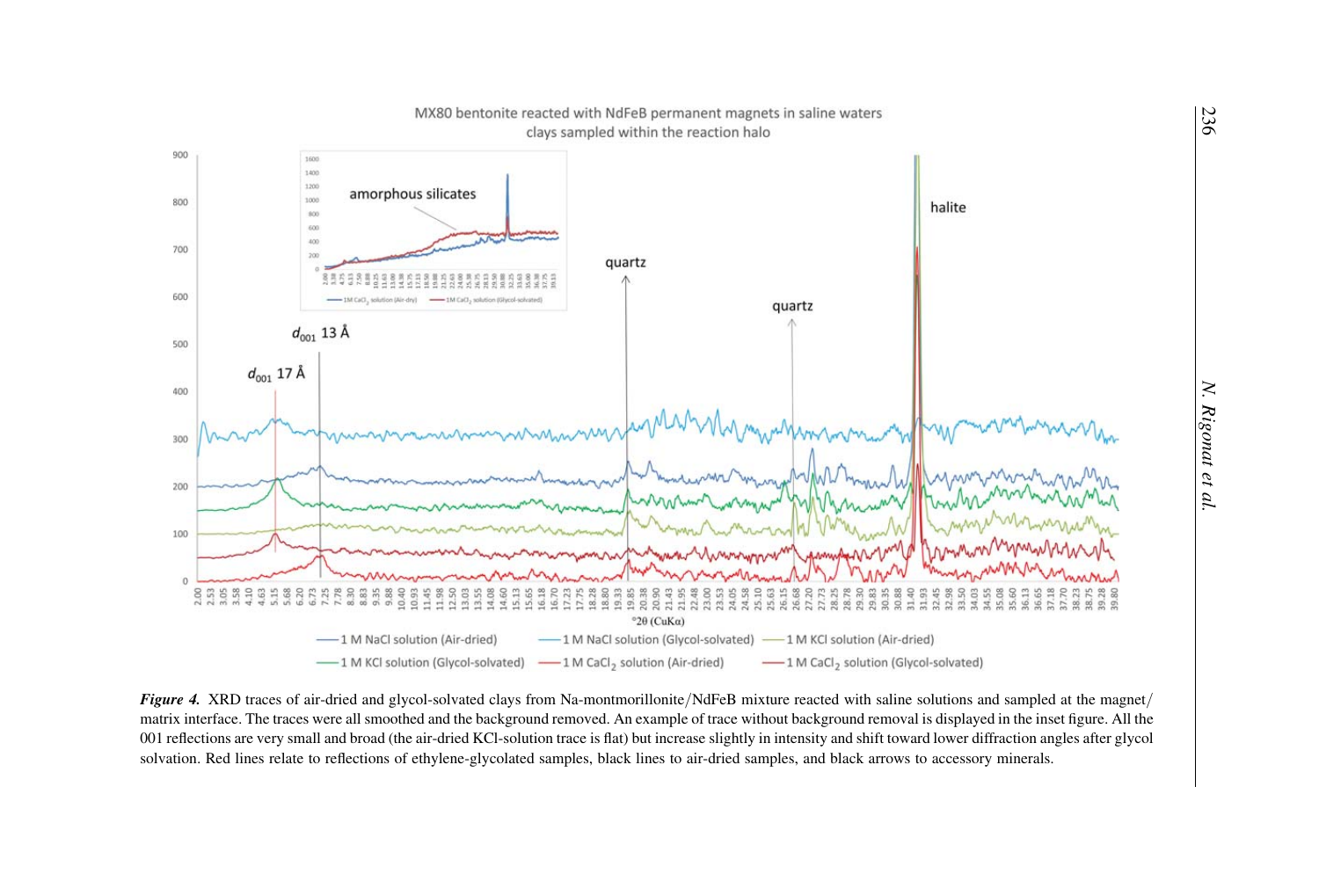

Figure 5. XRD traces of air-dried and glycol-solvated clays from Na-montmorillonite/NdFeB mixture reacted with saline solutions and sampled in the unaltered matrix. The positions of 001 reflections in the air-dried traces of KCl- and NaCl-solution treated samples  $(\sim 1w)$  show significant deviation from the CaCl<sub>2</sub> watertreated sample ( $\sim$ 2w) but they were all centered at 16.8 Å after glycol solvation. Red lines relate to reflections of ethylene-glycolated samples, black lines to air-dried samples, and black arrows to accessory minerals.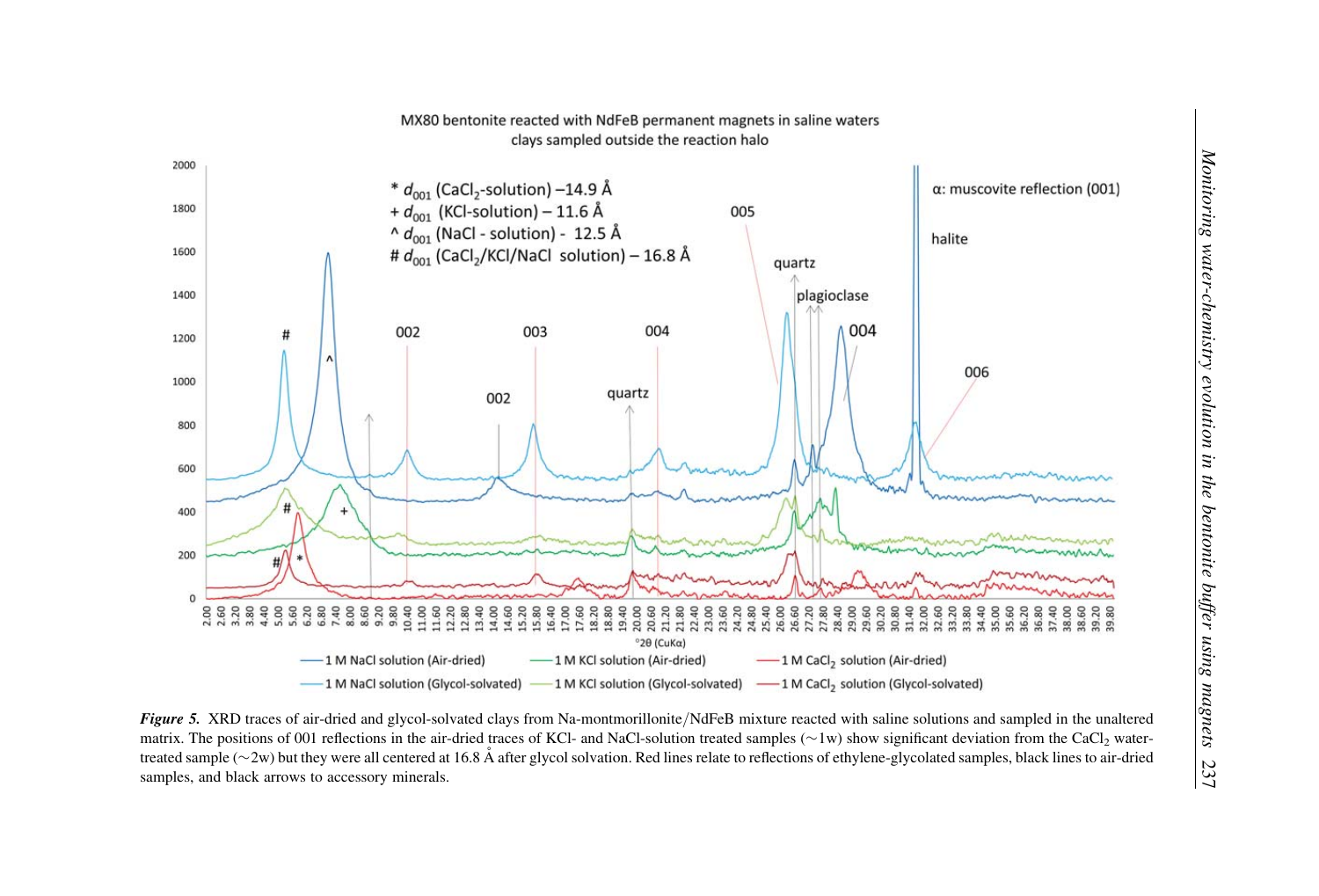at slightly higher diffraction angles. The  $Ca(OH)_{2}$  solution-reacted bentonite contained a weaker and broader basal 001 reflection centered at  $14.2^{\circ}20$ . All of the traces collected after glycol solvation showed a shift of the first basal reflection toward lower diffraction angles (corresponding to a d value of 17.0  $\AA$ ) and also a sharpening of the peaks. The different behavior of the air-dried  $Ca(OH)_2$  solution-treated sample with respect to the others is explained by the formation of interstratified Ca-Na-montmorillonite (McAtee, 1956)

The clays collected at the magnet –matrix interface in the samples reacted with chloride solutions showed very weak or flat reflections (Figure 4). The pattern for air-dried samples exhibited peak intensities which were 20 times lower than the samples in Figures 3 and 5. The 001 reflections from the glycol-solvated samples were sharper and slightly more intense, but still rather low. The traces without background removal showed a hump typical of amorphous silicates (Figure 4, inset).

The XRD patterns (Figure 5) of clays sampled in the matrix unaffected by corrosion or leaking of Fe revealed that the basal reflections for the air-dried KCl- and  $CaCl<sub>2</sub>-sol$ ution-treated samples were decreased significantly compared with the NaCl-solution reacted sample. The  $d_{001}$  value increased to 16.8 Å upon glycol solvation (Figure 5) and the glycol-solvated, KCl-treated sample had a broad peak that is well known for K-exchanged smectites.

#### 4. Summary and conclusions

Tests on the NdFeB-bentonite mixtures showed that, after an initial period of aerobic corrosion which led to the deposition of Fe (oxyhydr)oxides at the solution –clay interface, the process switched to anaerobic corrosion (cf. Kaufhold et al., 2015) which was particularly evident in samples corroded within chloride solutions. Powder XRD analyses run on the clays sampled in the corrosion-affected area in saline-treated samples revealed no reflections typical of Fe-bearing smectites, although their presence, as weakly crystallized phases, cannot be excluded. The changes in the samples reacted with K-rich solutions can be related to different cation:water ratios in the interlayer space due to K/Na cation exchange.

The changes in the positions of the peaks were attributed exclusively to K-Na and Ca-Na cation exchange in the interlayer; hence, the observed transformations are only related to the initial composition of the solution.

The clays collected at the magnet –matrix interface in the samples showing the most intense effects of corrosion, displayed very weak and broad basal reflections even after glycol solvation. These weak and broad reflections are thought to be related to a lowtemperature dissolution/reprecipitation process. Broad, weak maxima are produced by the combination of the fine particle size and poor crystallinity with complex random interstratification (as found in soil profiles by Brown and Jackson, 1956). These clays formed at the interface, in a silica gel matrix, might represent a step of pure Na-montmorillonite evolution toward an Fe-enriched member proceeding from an aerobic to an anaerobic environment.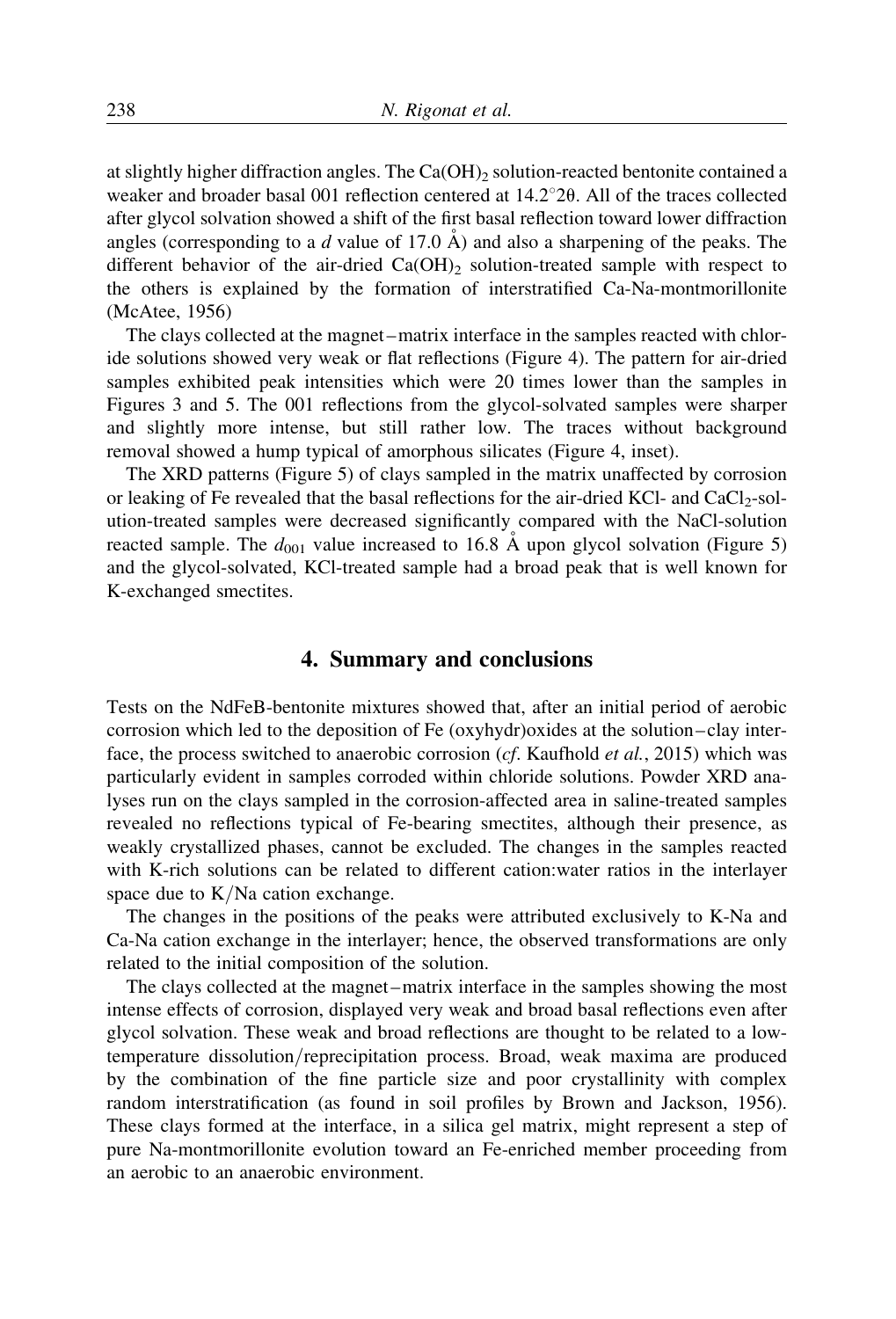Experimental results indicate that under the environmental conditions applied, the corrosion of the NdFeB magnets is different, going from alkaline to saline, circum-neutral environments. The corrosion process does not cause a loss of performance of the clay in terms of swelling, as no corrosion-related, neoformed, non-swelling clay minerals were detected and all the changes in the bentonite matrix were related exclusively to the initial water composition.

## Acknowledgments

The present study was undertaken with funding from Radioactive Waste Management Limited (RWM) (http://www.nda.gov.uk/rwm), a wholly-owned subsidiary of the Nuclear Decommissioning Authority. RWM is committed to the open publication of such work in peer reviewed literature, and welcomes e-feedback to rwmdfeedback@nda. gov.uk.Manythanksto DrNicholas Odling fortechnical supportwiththe XRD equipment.

Guest editor: Reiner Dohrmann

The authors and editors are grateful to anonymous reviewers who offered very helpful input and suggestions. A list of all reviewers is given at the end of the Preface for this volume.

#### **References**

- Brown, B. and Jackson, M. (1956) Clay Mineral Distribution in the Hiawatha Sandy Soils of northern Wisconsin. National Academy of Sciences, USA, Washington D.C.
- Charpentiera, D., Devineau, K., Mosser-Ruck, R., Cathelineau, M., and Villieras, F. (2006) Bentonite-iron interactions under alkaline condition: an experimental approach. Applied Clay Science,  $32$ ,  $1-13$ .
- Kaufhold, S. and Dohrmann, R. (2009) Stability of bentonites in salt solutions: sodium chloride. Applied Clay Science, 45, 171-177.
- Kaufhold, S., Hassel, A., Sanders, D., and Dohrmann, R. (2015) Corrosion of high-level radioactive waste iron-canisters in contact with bentonite. Journal of Hazardous Materials, 285, 464–473.
- Madsen, F. (1998) Clay mineralogical investigations related to nuclear waste disposal. Clay Minerals, 33, 109– 129.
- Marty, N., Fritz, B., Clement, A., and Michau, N. (2010) Modelling the long term alteration of the engineered bentonite barrier in an underground radioactive waste repository. Applied Clay Science, 47, 82–90.
- McAtee, J. (1956) Determination of random interstratification in montmorillonite. American Mineralogist, 41,  $627 - 631.$
- Mehra, O. and Jackson, M. (1958) Iron oxide removal from soils and clays by a dithionite-citrate system buffered with sodum bicarbonate. Clays and Clay Minerals, 7, 317-327.
- Milodowski, A., Cave, M., Kemp, S., Taylor, H., Vickers, B., Green, K., Williams, C.L., and Shaw, R. (2007) Mineralogical investigations of the interaction between iron corrosion products and bentonite form the NF-PRO experiments (Phase 1). British Geological Survey, Nottingham, UK.
- Moore, D. and Reynolds, R. (1997) X-ray Diffraction and the Identification and Analysis of Clay Minerals (2nd edition). Oxford University Press, New York.
- Pusch, R. (2006) Clays and nuclear waste management. Pp. 703-716 in: Handbook of Clay Science ((F. Bergaya, B.K.G. Theng, and G. Lagaly, editors). Elsevier Ltd., Amsterdam.
- Rigonat, N., Harley, S., Butler, I., and Bromiley, G. (2015) Monitoring fluid evolution in an engineered barrier system using NEO-magnets. American Geophysical Union 2015 Fall Meeting, San Francisco.